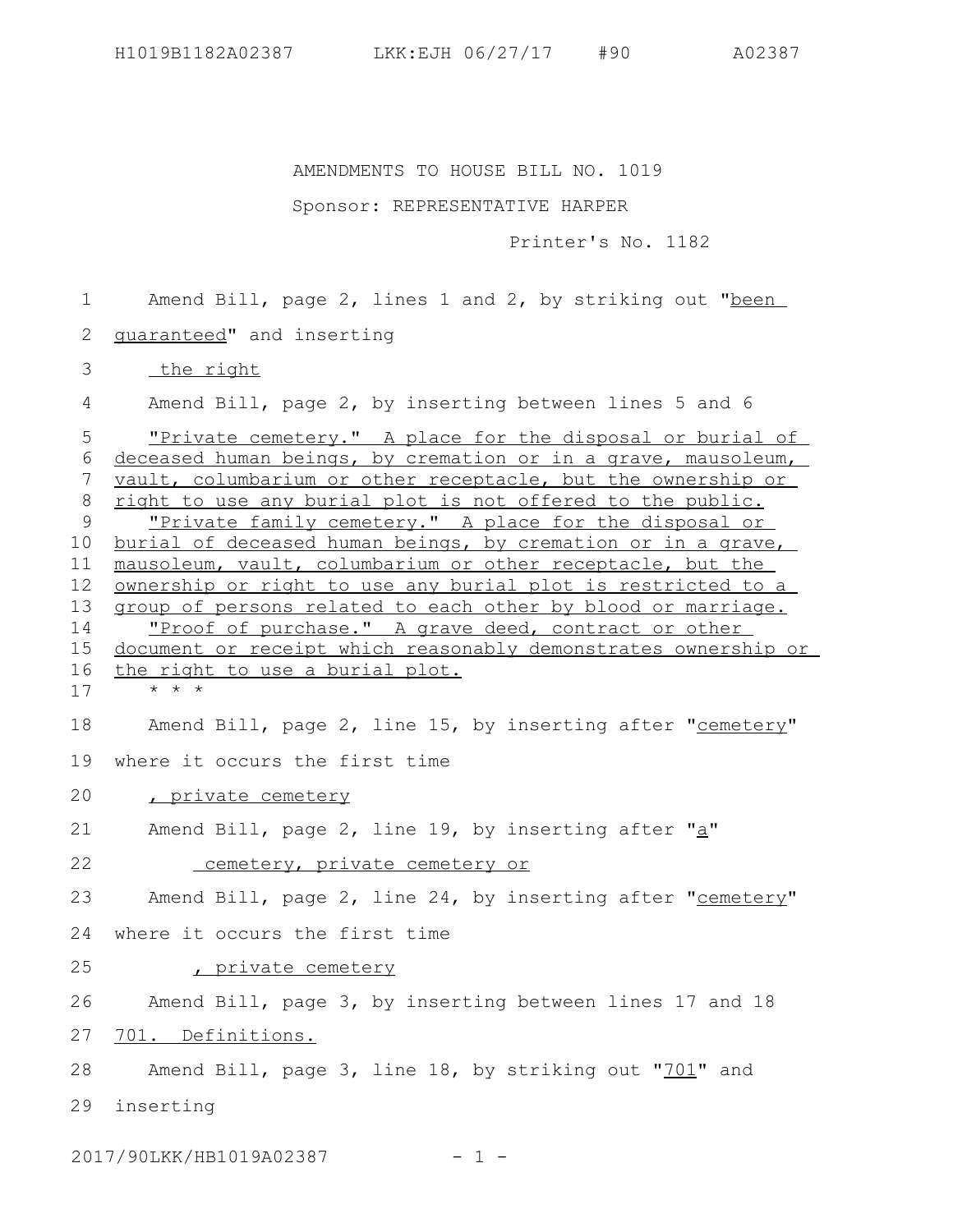| 1                                                            | $-702$                                                                                                                                                                                                                                                                                                                             |
|--------------------------------------------------------------|------------------------------------------------------------------------------------------------------------------------------------------------------------------------------------------------------------------------------------------------------------------------------------------------------------------------------------|
| 2                                                            | Amend Bill, page 3, line 19, by striking out "702" and                                                                                                                                                                                                                                                                             |
| 3                                                            | inserting                                                                                                                                                                                                                                                                                                                          |
| 4                                                            | 703                                                                                                                                                                                                                                                                                                                                |
| 5                                                            | Amend Bill, page 3, by inserting between lines 19 and 20                                                                                                                                                                                                                                                                           |
| 6<br>7<br>8<br>9<br>10 <sub>o</sub><br>11<br>12 <sup>°</sup> | § 701. Definitions.<br>The following words and phrases when used in this chapter<br>shall have the meanings given to them in this section unless the<br>context clearly indicates otherwise:<br>"Burial plot." The location of a deceased human being<br>located in a grave, mausoleum, vault, columbarium or other<br>receptacle. |
| 13                                                           | Amend Bill, page 3, line 20, by striking out "701" and                                                                                                                                                                                                                                                                             |
| 14                                                           | inserting                                                                                                                                                                                                                                                                                                                          |
| 15                                                           | 702                                                                                                                                                                                                                                                                                                                                |
| 16                                                           | Amend Bill, page 3, line 25, by inserting after "a"                                                                                                                                                                                                                                                                                |
| 17                                                           | <u>private cemetery or</u>                                                                                                                                                                                                                                                                                                         |
| 18                                                           | Amend Bill, page 3, line 28, by striking out "702" and                                                                                                                                                                                                                                                                             |
| 19                                                           | inserting                                                                                                                                                                                                                                                                                                                          |
| 20                                                           | 703                                                                                                                                                                                                                                                                                                                                |
| 21                                                           | Amend Bill, page 4, line 7, by inserting after "Private"                                                                                                                                                                                                                                                                           |
| 22                                                           | cemeteries and private                                                                                                                                                                                                                                                                                                             |
| 23                                                           | Amend Bill, page 4, line 8, by inserting after "a"                                                                                                                                                                                                                                                                                 |
| 24                                                           | private cemetery or                                                                                                                                                                                                                                                                                                                |
| 25                                                           | Amend Bill, page 4, line 9, by inserting after "the"                                                                                                                                                                                                                                                                               |
| 26                                                           | private cemetery or the                                                                                                                                                                                                                                                                                                            |
| 27                                                           | Amend Bill, page 4, line 11, by inserting after "cemeteries"                                                                                                                                                                                                                                                                       |
| 28                                                           | private cemeteries                                                                                                                                                                                                                                                                                                                 |
| 29                                                           | Amend Bill, page 4, line 16, by striking out "Reasonableness"                                                                                                                                                                                                                                                                      |
| 30                                                           | and inserting                                                                                                                                                                                                                                                                                                                      |
| 31                                                           | Access standards                                                                                                                                                                                                                                                                                                                   |
| 32                                                           | Amend Bill, page 4, line 25, by inserting after "cemetery,"                                                                                                                                                                                                                                                                        |
| 33                                                           | private cemetery,                                                                                                                                                                                                                                                                                                                  |
| 34                                                           | Amend Bill, page 5, lines 8 and 9, by striking out "site,                                                                                                                                                                                                                                                                          |
|                                                              | 2017/90LKK/HB1019A02387<br>$-2 -$                                                                                                                                                                                                                                                                                                  |